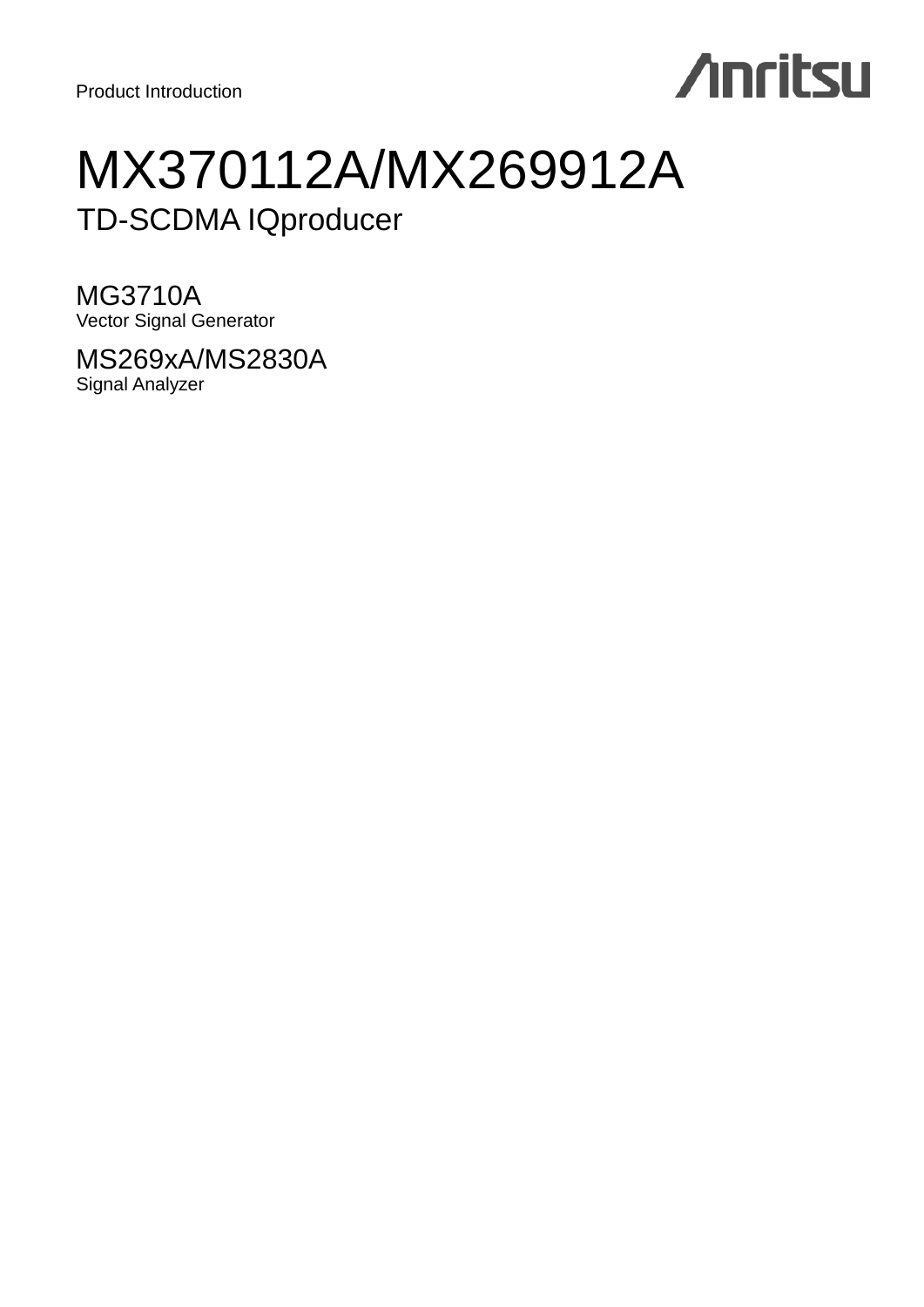**MG3710A Vector Signal Generator MS269xA-020, MS2830A-020/021 Vector Signal Generator option for MS269xA/MS2830A Signal Analyzer**

## **MX370112A/MX269912A TD-SCDMA IQproducer Product Introduction**



**MG3710A Vector Signal Generator**



**MS269xA Signal Analyzer**



**MS2830A Signal Analyzer**

**Version 1.00**

## **ANRITSU CORPORATION**

Discover What's Possible™

Slide 1

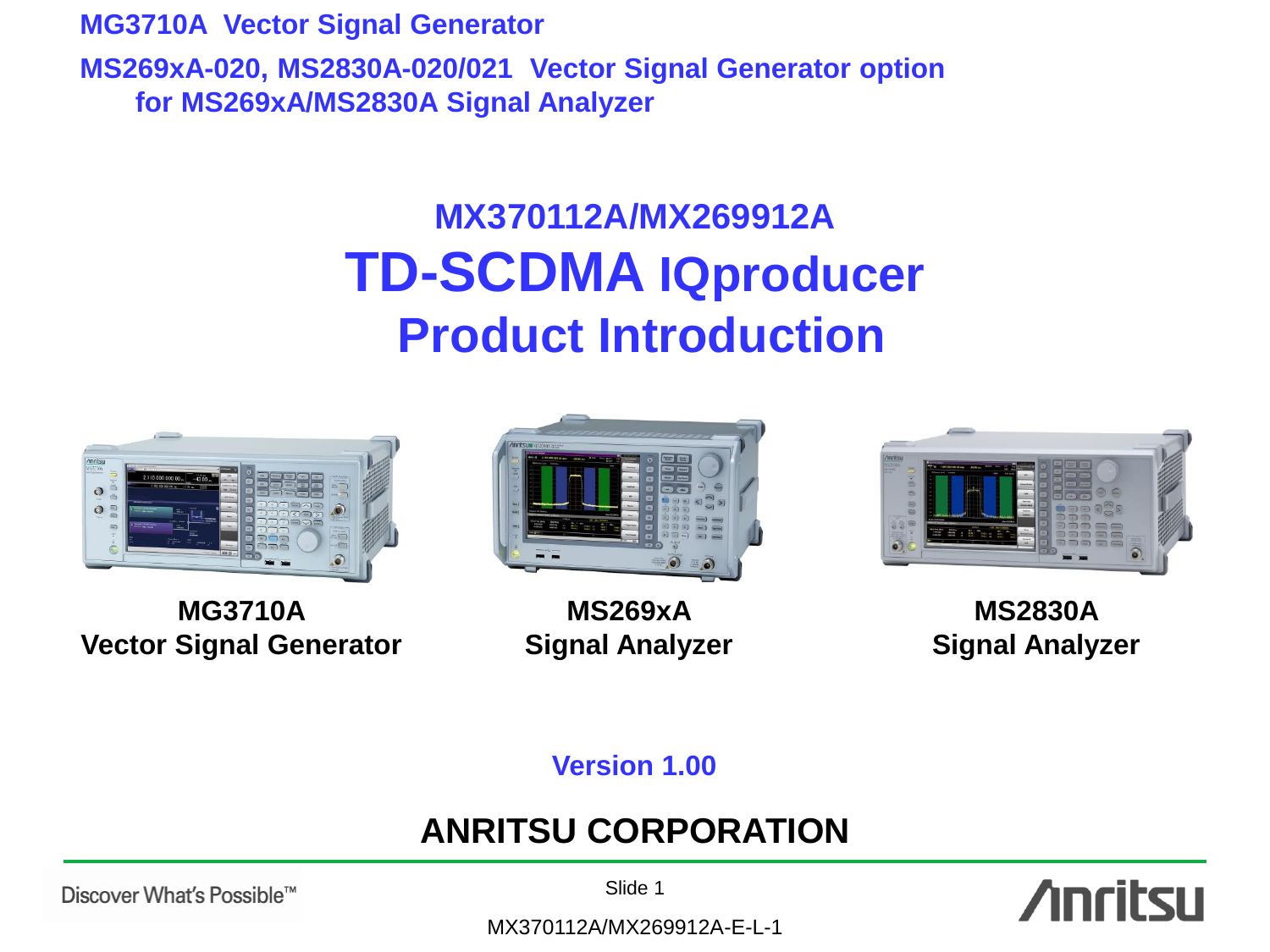## **What is TD-SCDMA IQproducer?**

The TD-SCDMA IQproducer is PC software for changing parameters and generating waveform patterns in compliance with TD-SCDMA specifications standardized by 3GPP TS25.221, TS25.222, TS25.223, TS25.105, TS25.142 (supports TRx tests excluding performance tests).

The software runs under the Windows OS installed in the MG3710A, MS2690A/91A/92A-020, and MS2830A-020/021. It outputs modulation signals by selecting generated waveform patterns.



### **TD-SCDMA IQproducer**

1 Link UL Number of Camers 1 Adjust Camer Power Adjust Code Power

Relative Power 0.00 dB Channel Coding 01 Channel Setting

Calculation & Load Calculation & Play

### **- Generating waveform patterns using TD-SCDMA IQproducer => The main frame requires a license.**

The unlicensed software will run on the PC to test waveform pattern generation but an unlicensed SG cannot output signals because it does not recognize the waveform patterns.

### **- Generating waveform patterns using EDA Tools (C, MATLAB, Microwave Office) => Free license**

**• MATLAB® is a registered trademark of The MathWorks, Inc.**

**• Windows® is a registered trademark of Microsoft Corporation in the USA and other countries.**

Discover What's Possible™

Export File Name TestPatter

Slide 2

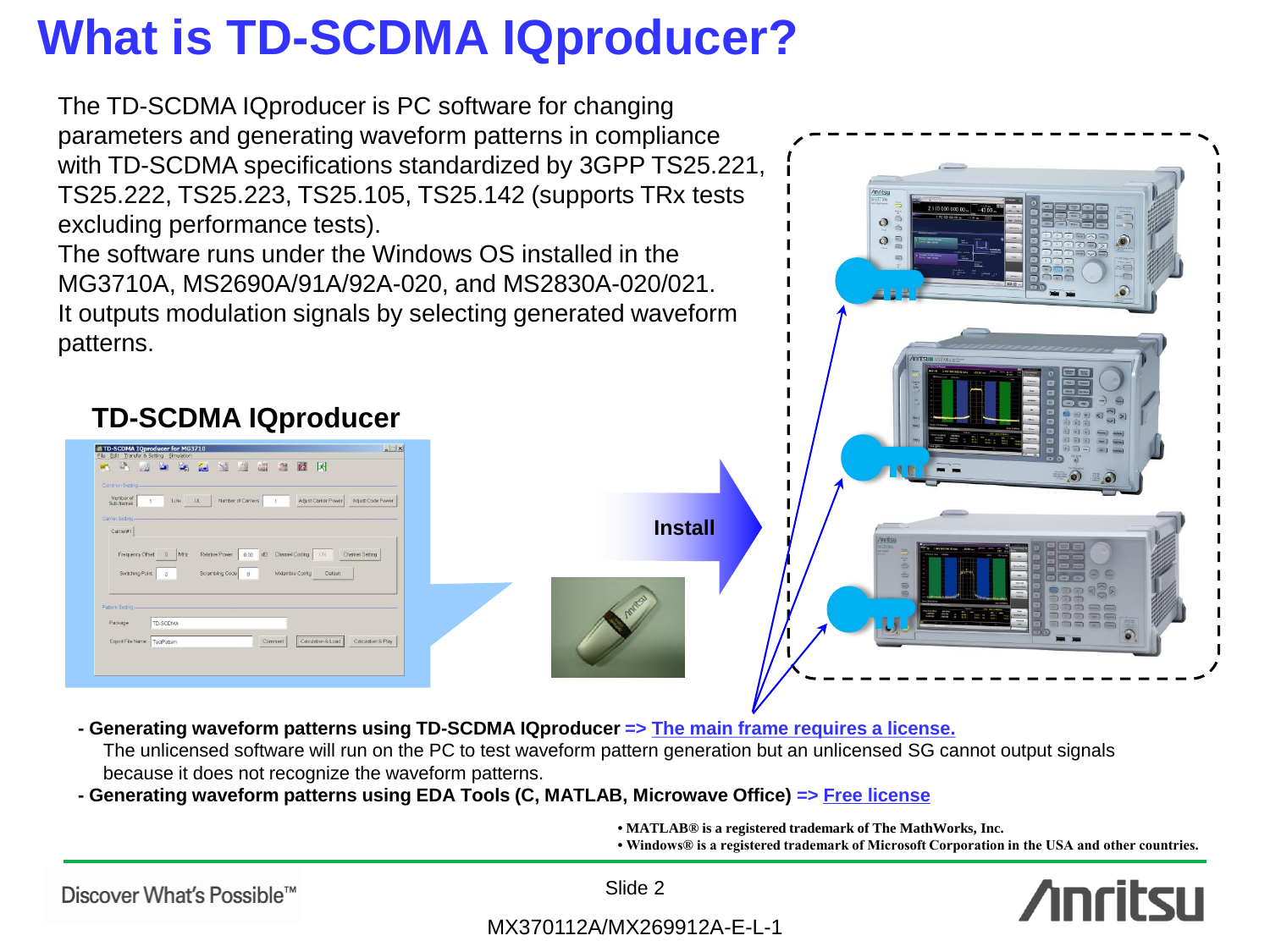## **Main Screen**

When TD-SCDMA is selected, the Main screen displays all setting parameters. Supports both uplink and downlink and settings for up to 6 carriers.

|                                            | <b>ID OUDING IQPIOGROUP INCHIT OUTCUT</b>                                                                                                               |
|--------------------------------------------|---------------------------------------------------------------------------------------------------------------------------------------------------------|
|                                            | $\Box x$<br>TD-SCDMA IQproducer for MG3710                                                                                                              |
|                                            | Eile Edit Transfer & Setting Simulation                                                                                                                 |
|                                            | $B_{\mathcal{D}}$<br>八<br>固<br>因<br>$M_{\odot}$<br><b>Ma</b><br>LOT<br>$\sqrt{\frac{1}{2}}$<br>$\sqrt{\sum_{n=1}^{1}}$<br><b>ALC</b><br>$\sqrt{2}$<br>W |
|                                            | Common Setting                                                                                                                                          |
| Uplink / Downlink<br>Link                  | Number of<br>Adjust Carrier Power<br>Adjust Code Power<br>Link<br>Number of Carriers<br>UL<br>Sub-frames<br><b>Channel Setting</b>                      |
| $\times$<br>.                              | Carrier Setting-<br>(see next page.)                                                                                                                    |
| DL<br>UL.<br>                              | Carrier#1                                                                                                                                               |
|                                            | Channel Coding<br>MHZ<br>Relative Power<br>dB<br>ON<br>Channel Setting<br>Frequency Offset<br>0.00<br>$\sqrt{0}$                                        |
| <b>Frequency Offset</b>                    | Switching Point<br>$\mathbf{3}$<br>Scrambling Code<br>Midamble Config<br>Default<br>$\circ$                                                             |
| <b>Frequency Offset</b><br>$\vert x \vert$ |                                                                                                                                                         |
| $-3.2$<br>$-4.0$<br>$-24$                  | Pattern Setting-                                                                                                                                        |
| $-1.6$<br>$-0.8$<br>Ω<br>                  | TD-SCDMA<br>Package                                                                                                                                     |
| $+16$<br>$+0.8$<br>$+2.4$                  | Calculation & Load<br>Calculation & Play<br>Export File Name   TestPattern<br>Comment                                                                   |
| $+4.0$<br>$*3.2$                           |                                                                                                                                                         |
|                                            |                                                                                                                                                         |
|                                            | Midamble Config                                                                                                                                         |
|                                            | <b>Midamble Config</b>                                                                                                                                  |
|                                            | UE specificatio<br>Default<br>Common                                                                                                                    |

### **TD-SCDMA IQproducer Main Screen**

**\*Read the "MX3701xxA IQproducer" and "MX269xxxA series Software" brochure for detail parameter setting range.**

Discover What's Possible™

Slide 3

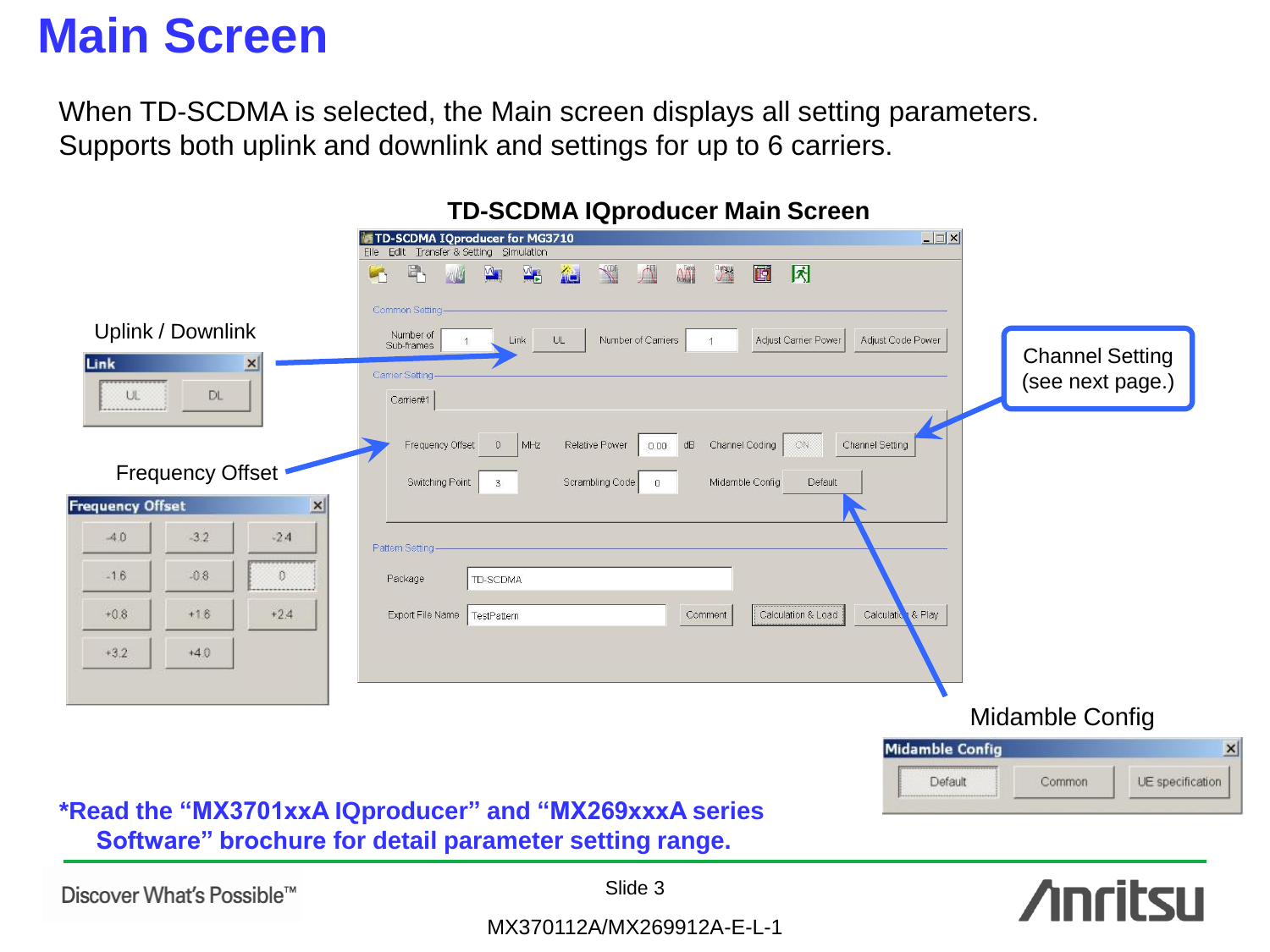# **Channel Setting Screen (1/4)**

Click Channel Setting to edit downlink channel (when DL is set for Link under Common Setting) or uplink channel (when UL is set for Link under Common Setting), respectively. Uplink

 - UpPCH - DPCH

| UpPCH DPCH<br>Number of RMC            |          |                 |               |
|----------------------------------------|----------|-----------------|---------------|
|                                        |          |                 |               |
|                                        |          | RMC.            | $\ddagger$    |
|                                        |          |                 | $8^{\circ}$   |
| Power                                  | dB       | <b>TFCI</b>     | $\mathbf{0}$  |
| RMC Type                               | 12.2kbps | TPC             | AllO          |
| Time Slot                              |          | SS.             | AHO           |
| Channel Code                           |          | Midamble Config | Default       |
| DTCH DataType                          | PN9      | Midamble K      | 16            |
| DTCH Rate Matching<br>Attribute        | 256      | UE spec shift   | $16$          |
| DCCH Data Type                         | PN9      |                 |               |
| <b>DCCH Rate</b><br>Matching Attribute | 256      | Block Size      | 244           |
|                                        | State    | ON<br>0.00      | $\mathsf{SF}$ |

### Uplink / UpPCH Uplink / DPCH

Discover What's Possible™

Slide 4

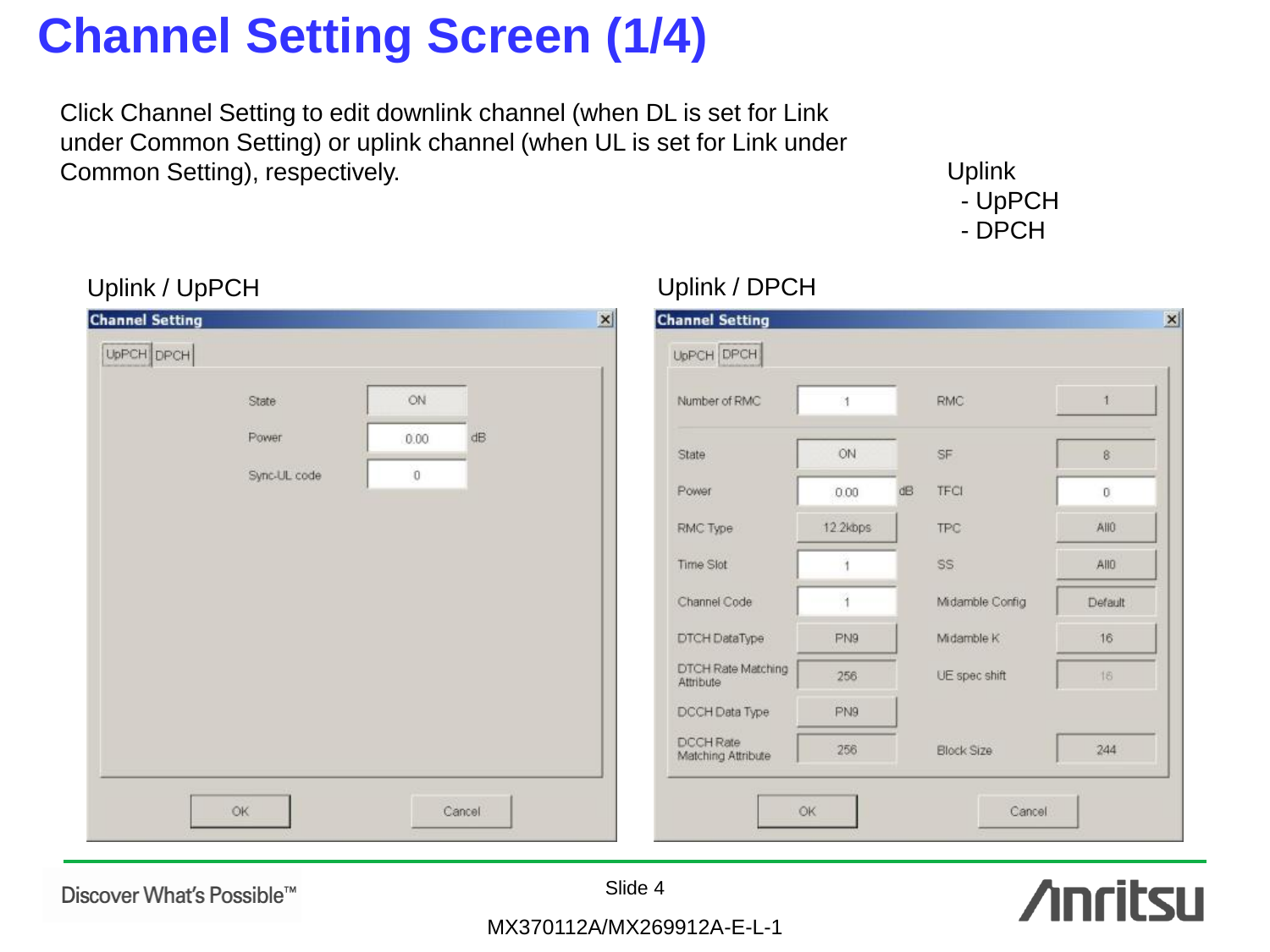# **Channel Setting Screen (2/4)**

### **Downlink**

- P-CCPCH
- PICH - DPCH
- S-CCPCH - DwPCH
	- HS-PDSCH

| <b>Channel Setting</b>                   |            | $\vert x \vert$ | <b>Channel Setting</b> |
|------------------------------------------|------------|-----------------|------------------------|
| P-CCPCH S-CCPCH DWPCH PICH DPCH HS-PDSCH |            |                 | P-CCPCH S-CC           |
| State                                    | ON         |                 | State                  |
| Power.                                   | dB<br>0.00 |                 | Power                  |
| Data Type                                | PN9        |                 | Time Slot              |
| Midamble Config                          | Default    |                 | Data Type              |
| Midamble K                               | $\,$ 8     |                 | Channel Code           |
| UE spec shift                            | $\sqrt{8}$ |                 | Slot Format            |
| SF                                       | 16         |                 | Midamble Config        |
|                                          |            |                 | Midamble K             |
|                                          |            |                 | UE spec shift          |
|                                          |            |                 |                        |
|                                          |            |                 |                        |
| OK                                       | Cancel     |                 |                        |
|                                          |            |                 |                        |

### Downlink / P-CCPCH Downlink / S-CCPCH

| <b>State</b>     | ON            |    | <b>TECI</b>                | ٠  |
|------------------|---------------|----|----------------------------|----|
| Power            | 0.00.         | dB | <b>TPC</b>                 |    |
| <b>Time Slot</b> | $\mathbf{0}$  |    | SS                         |    |
| Data Type        | PN9           |    | SF                         | 16 |
| Channel Code     | 3             |    | Block Size                 |    |
| Slot Format      |               |    | CRC Size                   |    |
| Midamble Config  | Default       |    | Coding Type                |    |
| Midamble K       | 8             |    | Rate Matching<br>Attribute |    |
| UE spec shift    | $\frac{8}{3}$ |    |                            |    |
|                  |               |    |                            |    |

Discover What's Possible™

Slide 5

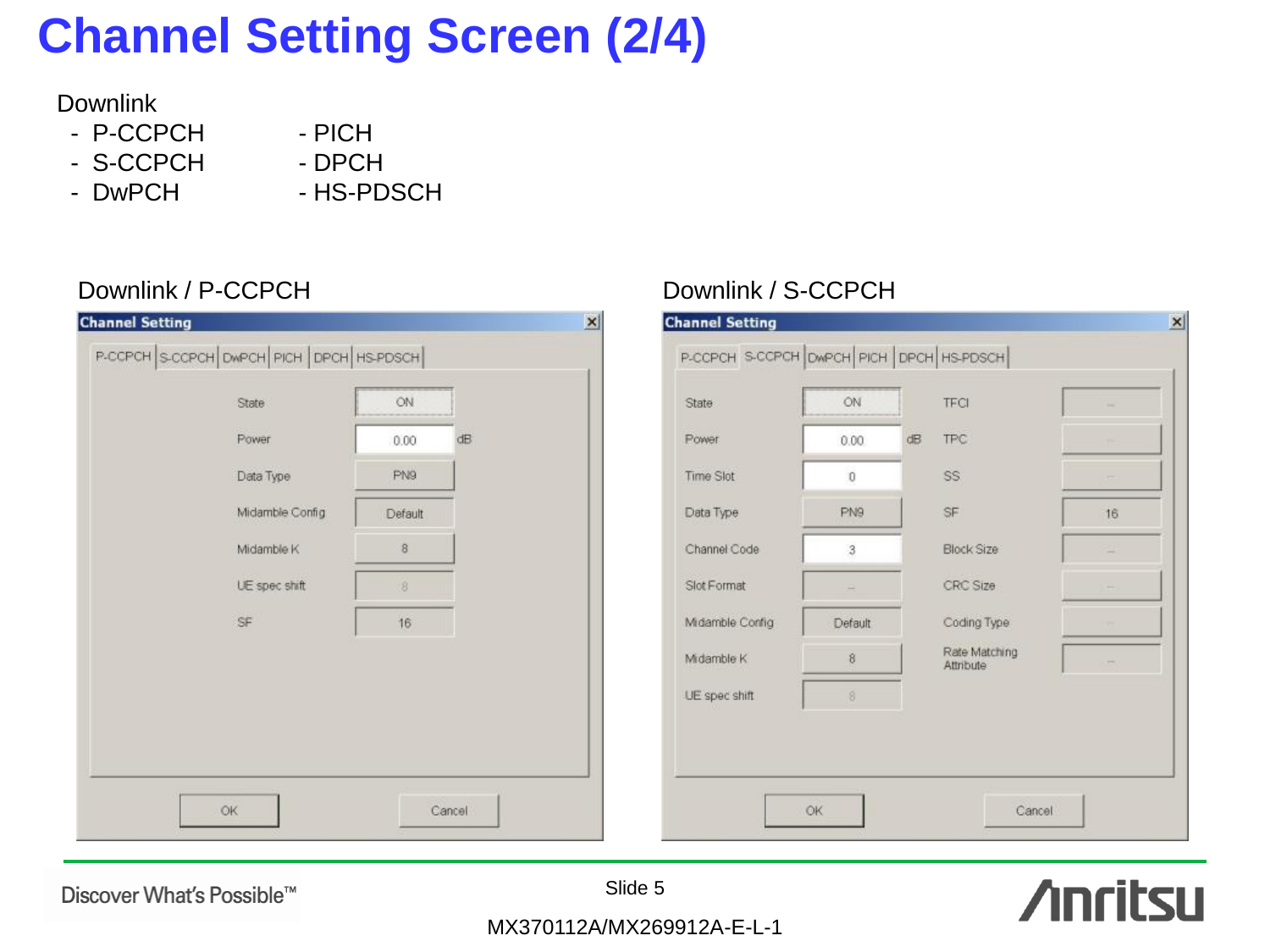# **Channel Setting Screen (3/4)**

### Downlink

- P-CCPCH
- S-CCPCH
- DwPCH

- DPCH - HS-PDSCH

- PICH

| P-CCPCH S-CCPCH DWPCH PICH DPCH HS-PDSCH |      |    | P-CCPCH S-CCPCH OWPCH PICH DPCH HS-PDSCH |                    |
|------------------------------------------|------|----|------------------------------------------|--------------------|
| State                                    | ON.  |    | State                                    | ON:                |
| Power                                    | 0.00 | dB | Power                                    | 0.00               |
| Sync-DL code                             | 0    |    | Time Slot                                | $\overline{\bf 6}$ |
|                                          |      |    | Channel Code                             |                    |
|                                          |      |    | Data Type                                | PN9                |
|                                          |      |    | Midamble Config                          | Default            |
|                                          |      |    | Midamble K                               | 16                 |
|                                          |      |    | UE spec shift                            | 16                 |
|                                          |      |    | SF                                       | 16.                |

Discover What's Possible™



 $\vert x \vert$ 

dB

Cancel

MX370112A/MX269912A-E-L-1

## Downlink / DwPCH Downlink / PCH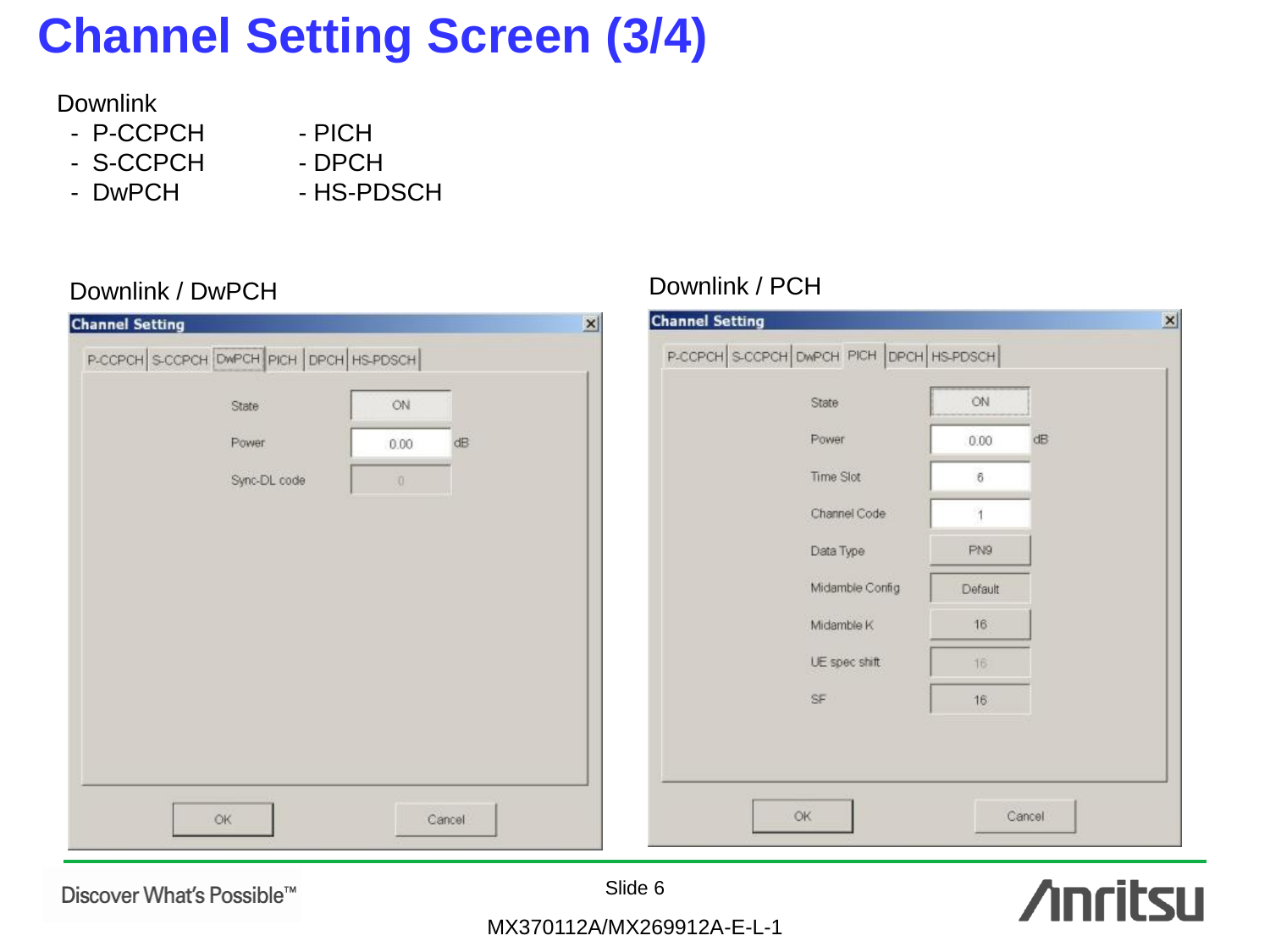# **Channel Setting Screen (4/4)**

### **Downlink**

- P-CCPCH
- S-CCPCH
- DwPCH
- DPCH - HS-PDSCH

- PICH

| Number of RMC                          | 4    |    | <b>RMC</b>               | 1       |
|----------------------------------------|------|----|--------------------------|---------|
| State                                  | ON   |    | SF                       | 16      |
| Power                                  | 0.00 | ďB | <b>TFCI</b>              |         |
| RMC Type                               |      |    | <b>TPC</b>               |         |
| Time Slot                              | 4    |    | SS:                      |         |
| Channel Code                           |      |    | Midamble Config          | Default |
| DTCH Data Type                         | PN9  |    | Midamble K               | 16      |
| DTCH Rate Matching<br>Attribute        | 256  |    | UE spec shift            | 16      |
| DCCH Data Type                         |      |    | Number of DPCH<br>per TS | ł       |
| <b>DCCH Rate</b><br>Matching Attribute | 256  |    | <b>Block Size</b>        |         |

### Downlink / DPCH Downlink / HS-PDSCH

|                                 | <b>HSPA RMC Type</b> |    |                              |                |
|---------------------------------|----------------------|----|------------------------------|----------------|
| State                           | ON                   |    | Midamble Config              | Default        |
| Power                           | 0.00                 | dB | Midamble K                   | 16             |
| Time Slot                       | $\overline{4}$       |    | UE spec shift                | 16             |
| Channel Code                    | 1                    |    | N <sub>R</sub>               |                |
| Slot Format                     |                      |    | Number of HS-PDSCH<br>per TS |                |
| Data Type                       | PN9                  |    | Number of TS                 | $\overline{3}$ |
| Redundancy<br>Version Parameter |                      |    | SF                           | 16             |
| <b>HARQ Mode</b>                |                      |    | Modulation                   | QPSK           |
|                                 |                      |    | <b>Block Size</b>            |                |

Discover What's Possible™

Slide 7

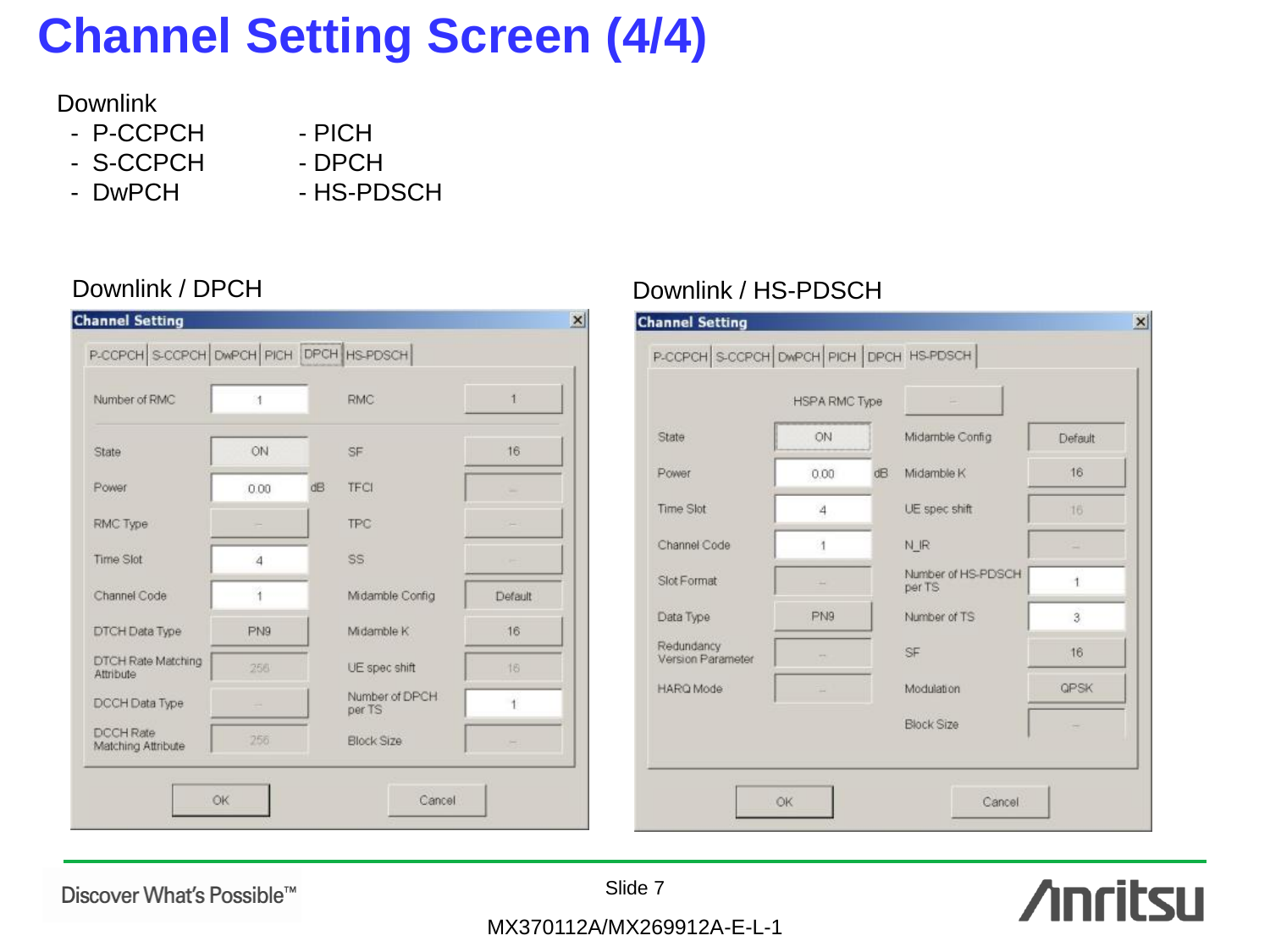## **Number of Carriers, Number of sub-frame Setting**

The Carrier Setting tabs are displayed correspond to the value set by Number of Carriers in Common Setting.

| Instru-<br>ment | Number of<br>Carriers                                     | Select Option                            |                                               |                             |                          |                               |                                     |  |
|-----------------|-----------------------------------------------------------|------------------------------------------|-----------------------------------------------|-----------------------------|--------------------------|-------------------------------|-------------------------------------|--|
|                 | Memory                                                    | 256 Msamples                             |                                               |                             | ---                      |                               |                                     |  |
| MS269x          | 1                                                         | 10485                                    |                                               |                             | $- - -$                  |                               |                                     |  |
|                 | $\overline{2}$                                            | 5242                                     |                                               |                             | $\overline{a}$           |                               |                                     |  |
|                 | $3\nightharpoonup6$                                       | 2621                                     |                                               |                             | ---                      |                               |                                     |  |
|                 | Memory<br>Option                                          | Without<br>Option 27(Memory 256Msamples) |                                               |                             | With                     | Option 27(Memory 256Msamples) |                                     |  |
| MS2830          | 1                                                         | 2621                                     |                                               |                             | 10485                    |                               |                                     |  |
|                 | $\mathcal{D}$                                             | 1310                                     |                                               |                             | 5242                     |                               |                                     |  |
|                 | $3\nightharpoonup6$                                       | 655                                      |                                               |                             | 2621                     |                               |                                     |  |
|                 | Memory<br>Option                                          | Without                                  | With<br><b>Memory Option</b><br>Option 45, 75 |                             |                          | With<br>Option 46, 76         |                                     |  |
|                 | Combination of<br><b>Baseband</b><br><b>Signal Option</b> | Without<br>Option<br>48, 78              | With<br>Option<br>48, 78                      | Without<br>Option<br>48, 78 | With<br>Option<br>48, 78 | Without<br>Option<br>48,78    | With<br>Option<br>48, 78            |  |
| MG3710          | Memory                                                    | 64 M<br>samples                          | 64 M<br>samples<br>$\mathbf{x}^2$             | 256 M<br>samples            | 256 M<br>samples<br>x2   | 1024 M<br>samples             | 1024 M<br>samples<br>$\mathbf{x}^2$ |  |
|                 | 1                                                         | 2621                                     | 5242                                          | 10485                       | 20971                    | 20971                         | 20971                               |  |
|                 | $\overline{2}$                                            | 1310                                     | 2621                                          | 5242                        | 10485                    | 10485                         | 10485                               |  |
|                 | $3\nightharpoonup6$                                       | 655                                      | 1310                                          | 2621                        | 5242                     | 5242                          | 5242                                |  |

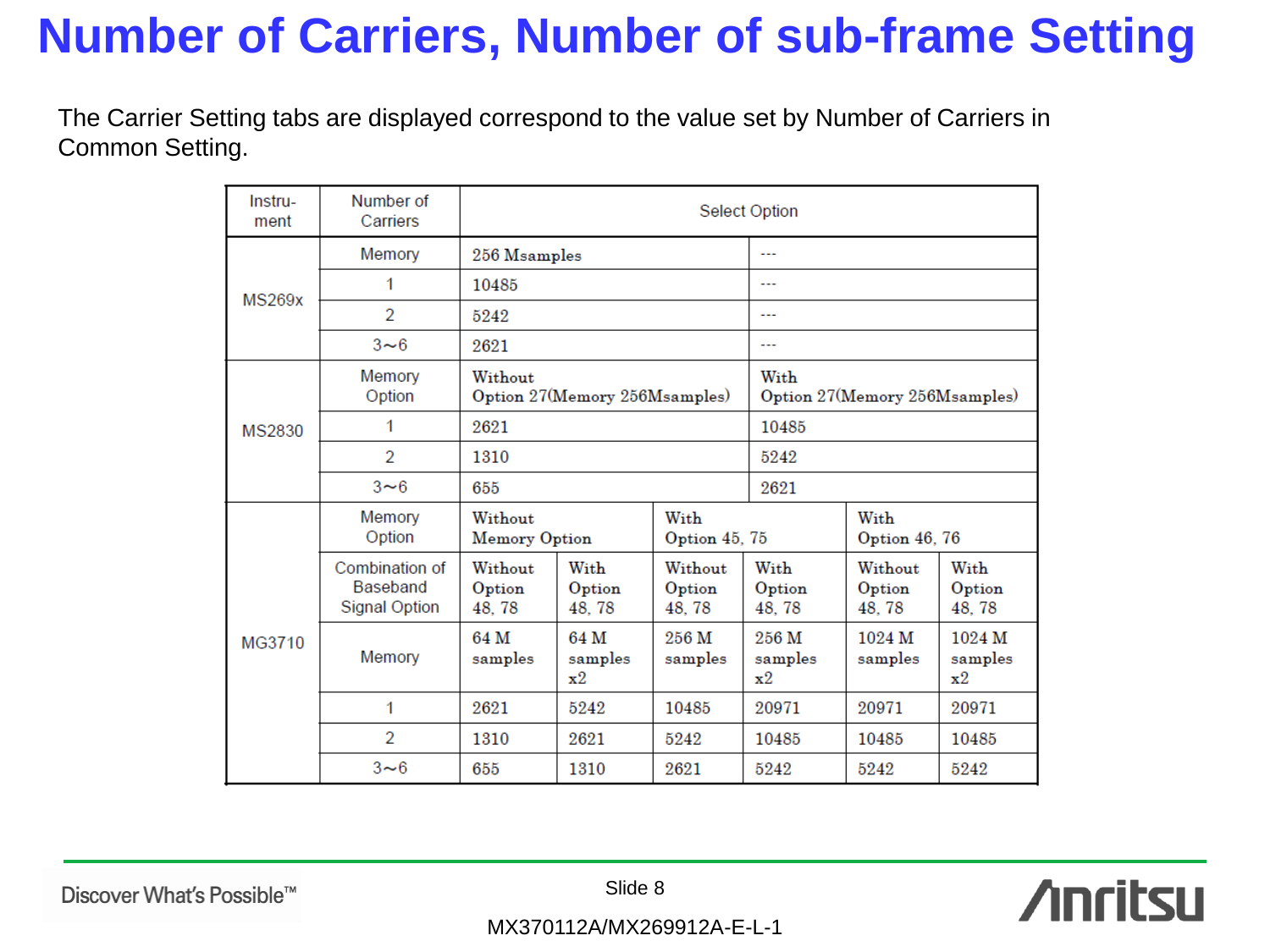## **Sub-frame Structure Screen (1/2)**

Displays RU (Resource Unit) for each channel in different colors. Arranges in cells for 7 slots (for 1 Sub-Frame) in RU units. Horizontal axis: Time Slot, 7RU Vertical axis: Channel Code, 16RU

Note that this screen is only for display, and thus cannot be edited.



Downlink: The RU (Resource Unit) of each channel to be displayed when Link is DL: P-CCPCH, S-CCPCH, PICH, DPCH, HS-PDSCH. DwPCH is not displayed.

Uplink: The RU (Resource Unit) of each channel to be displayed when Link is UL: DPCH. UpPCH is not displayed.

Discover What's Possible™

Slide 9

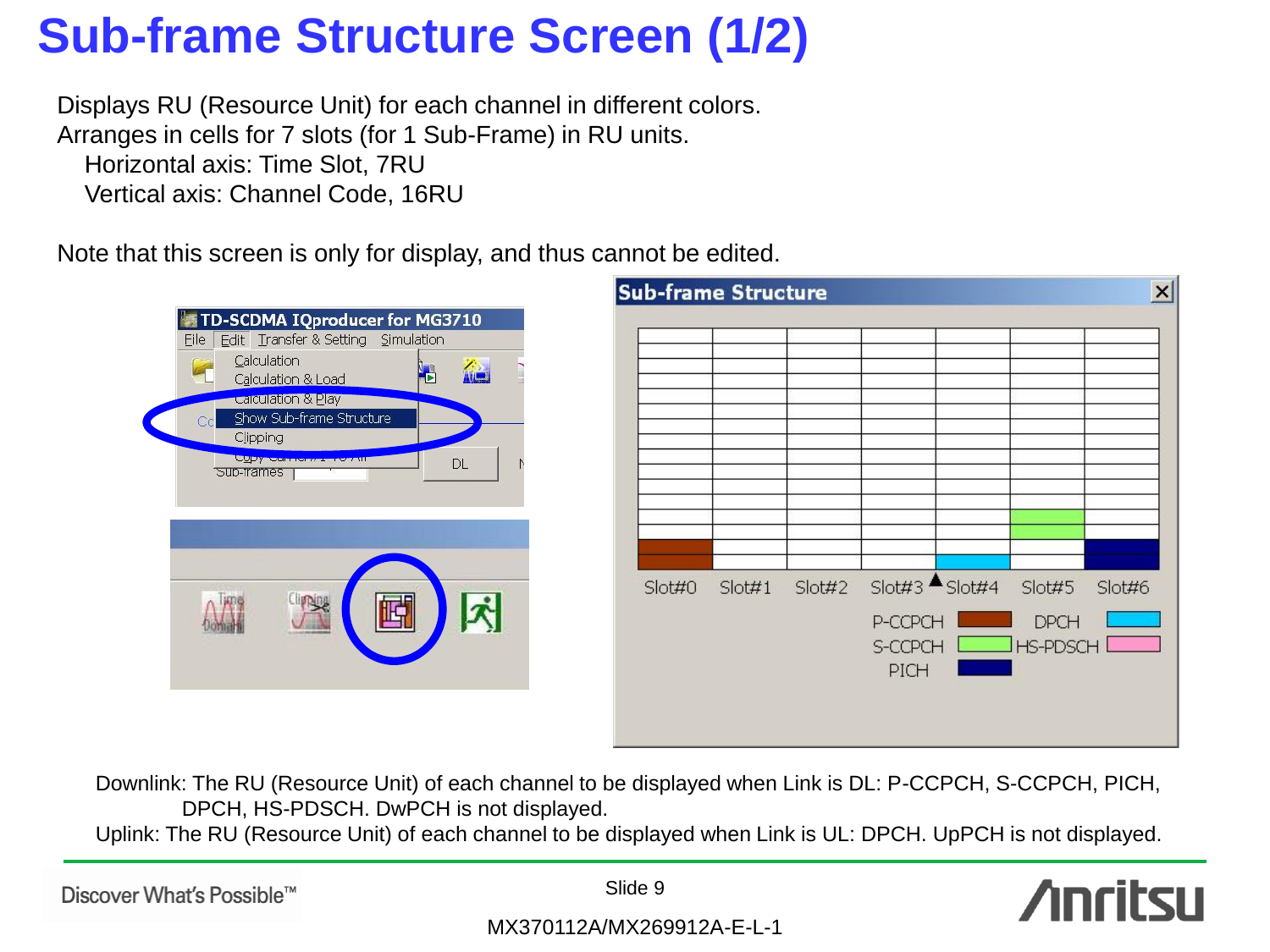## **Sub-frame Structure Screen (2/2)**

For the details about how many RUs, Time Slots, and Chanel Codes a single channel occupies, refer to Table.

| <b>Channel or RMC Type</b> | No. of Time<br>Slot | No. of<br>Channel<br>Code              | No. of RU                                                                         |
|----------------------------|---------------------|----------------------------------------|-----------------------------------------------------------------------------------|
| C-CCPCH                    | 1                   | 2                                      | $\overline{2}$                                                                    |
| <b>S-CCPCH</b>             |                     | 2                                      | 2                                                                                 |
| PICH                       | 1                   | $\overline{2}$                         | $\overline{2}$                                                                    |
| $DPCH$ (Link = $DL$ )      | 1                   | Number of<br>DPCH per TS               | Number<br>$of$ $DPCH$<br>per TS                                                   |
| <b>HS-PDSCH</b>            | Number of<br>TS     | Number of<br><b>HS-PDSCH</b><br>per TS | (Number<br>of TS) $\times$<br>(Number<br>$\circ$ f<br><b>HS-PDSC</b><br>H per TS) |
| RMC UL 12.2kbps            |                     | 2                                      | 2                                                                                 |
| RMC UL 64kbps              |                     | 8                                      | 8                                                                                 |
| RMC UL 144kbps             | $\overline{2}$      | 8                                      | 16                                                                                |
| RMC UL 384kbps             | 4                   | 10                                     | 40                                                                                |

The numbers of RUs, Time Slots, and Channel Codes occupied by a single channel

Discover What's Possible™

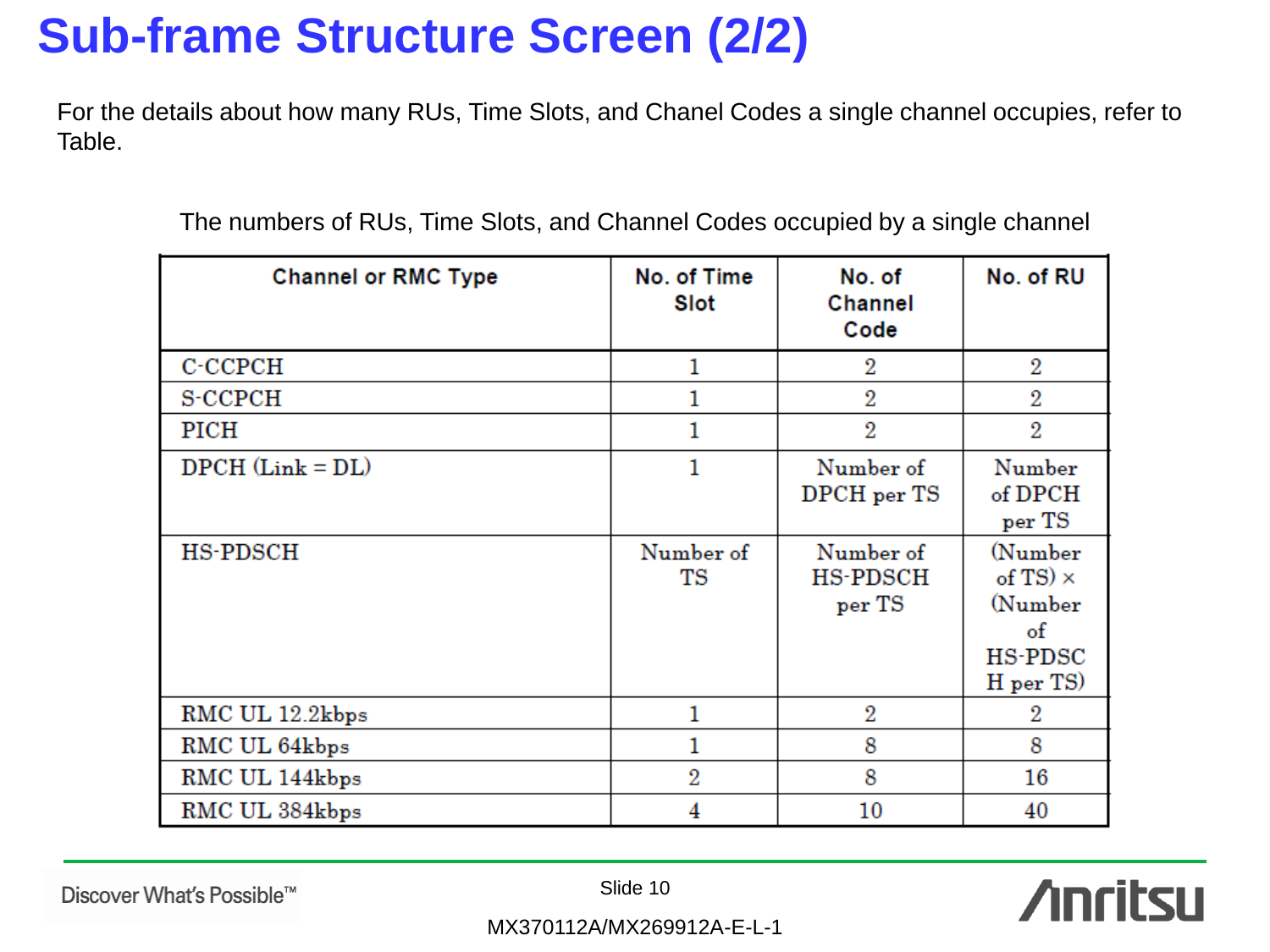## **Waveform Generation: Calculation**

After setting parameters, click the [Calculation] icon to generate the waveform pattern.







Discover What's Possible™

Slide 11

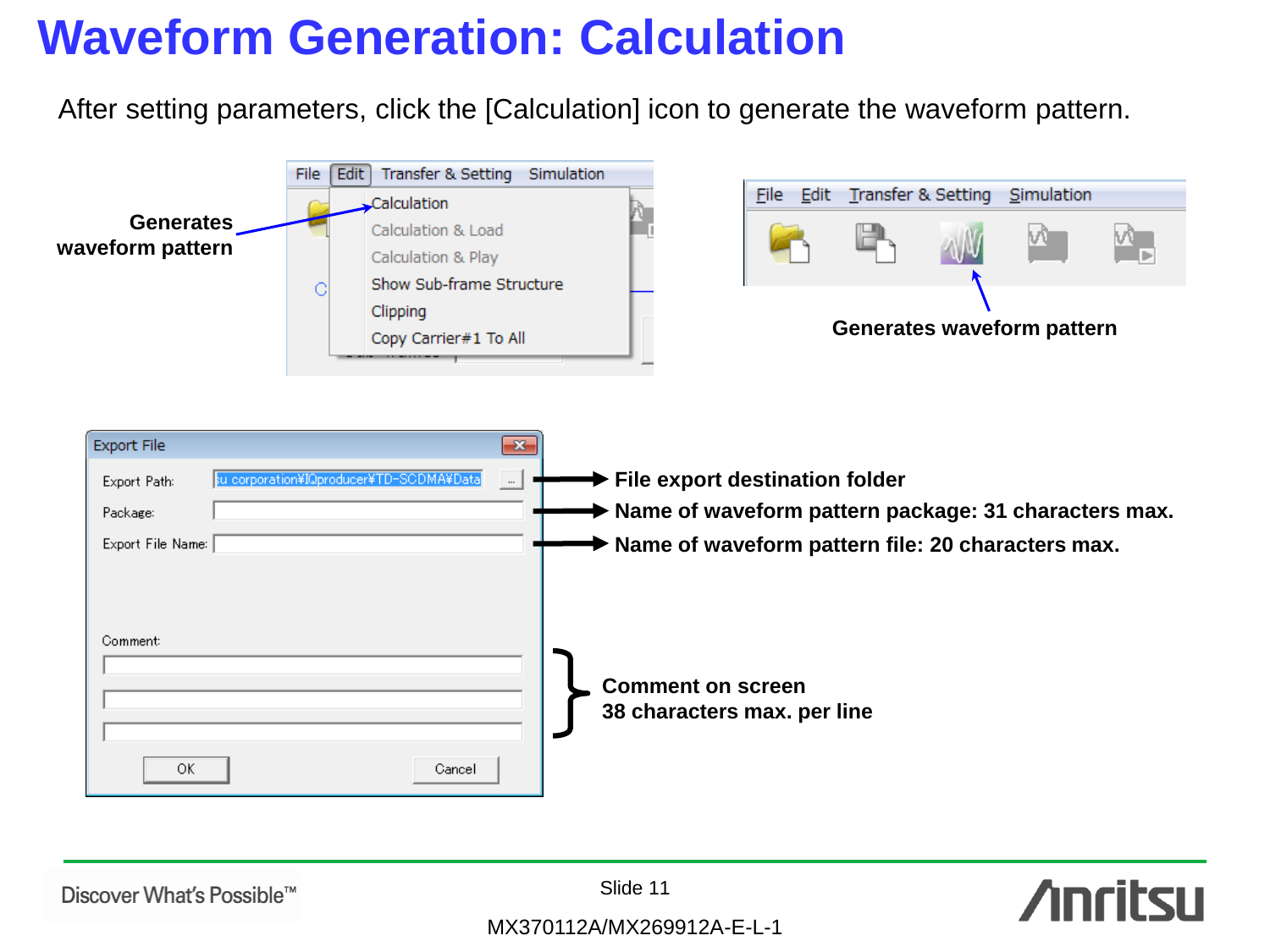## **Calculation & Load & Play**

After setting parameters, click the [Calculation] icon to generate the waveform pattern.





**Calculation:**

**Generates a waveform pattern after parameters are set. /Calculation/**

**Calculation & Load:**

**After waveform generation is finished, the created waveform pattern is loaded into the MG3710A waveform memory.**

**/Calculation/ > /Load/**

**Calculation & Play:**

**After waveform generation is finished, the created waveform pattern is loaded and selected at the MG3710A waveform memory.**

**/Calculation/ > /Load/ > /Select/**

Discover What's Possible™

Slide 12

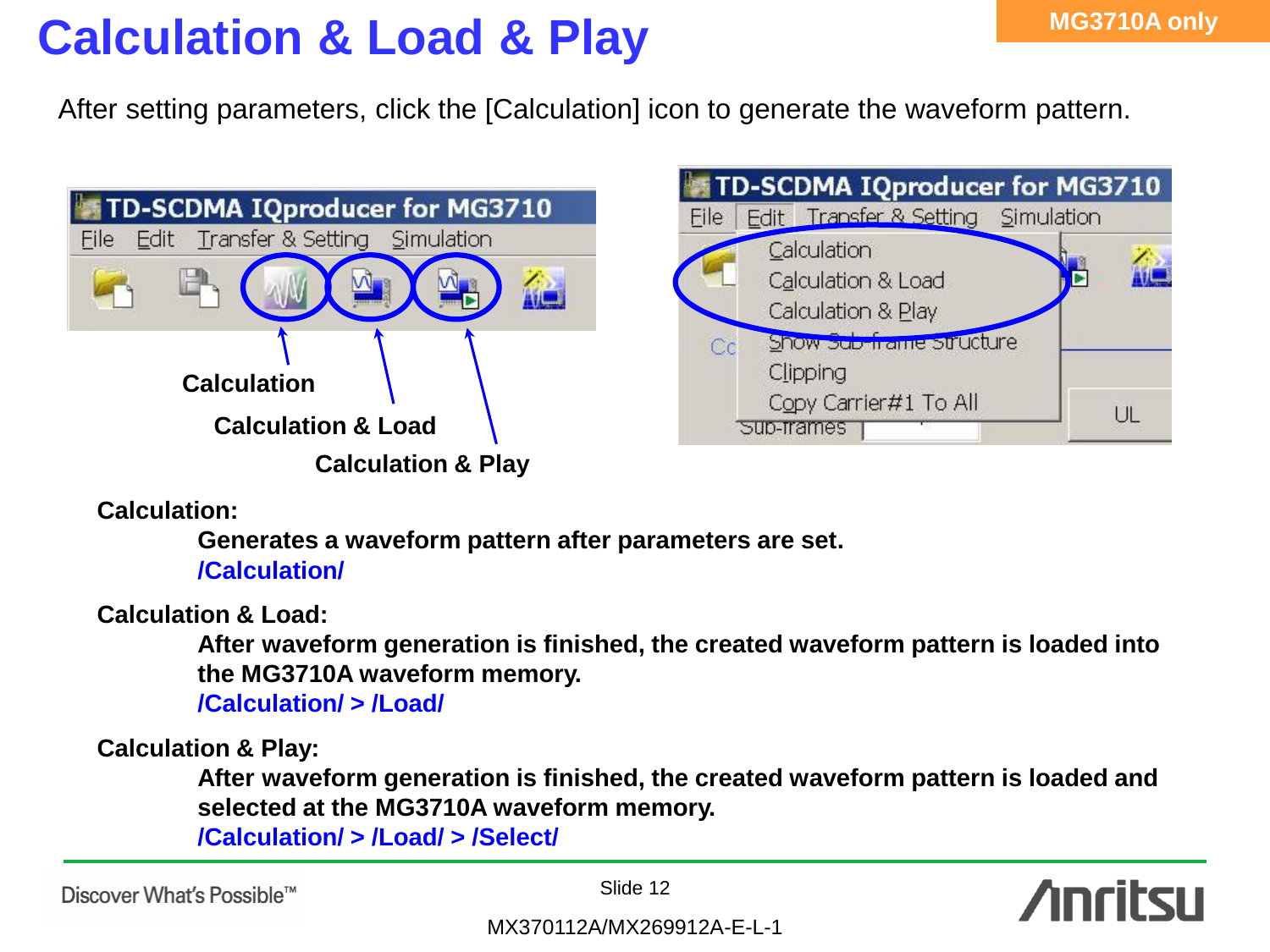## **File size of waveform patterns** MG3710A only

The presence/absence of the ARB Memory Expansion (option) and Baseband Signal Combination Function (option) is selected. Selecting the ARB Memory Expansion (option) and the Baseband Signal Combination Function (option) generates a bigger waveform pattern, while selecting the Baseband Signal Combination Function (option) generates a waveform pattern. If an uninstalled option is selected, sometimes the created waveform pattern may not be usable. Set the combination of installed options based on the following setting items.

| <b>Items</b>                    | <b>Combinations of Options</b>                                   | The maxime                                   |
|---------------------------------|------------------------------------------------------------------|----------------------------------------------|
| Memory 64M samples              | None                                                             | for each of t                                |
| Memory 64M samples $\times$ 2   | Option48<br>and<br>Option 78                                     |                                              |
| Memory 256M samples             | Option45<br>$\alpha$<br>Option 75                                | Memory 64M<br>Memory 64M                     |
| Memory 256M samples $\times$ 2  | Option 45 and Option 48<br>or<br>Option 75 and Option 78         | Option 48, 78)<br>Memory 256N                |
| Memory 1024M samples            | Option46<br>$\alpha r$<br>Option 76                              | Memory 256N<br>Option 48, 78)<br>Memory 1024 |
| Memory 1024M samples $\times$ 2 | Option 46 and Option 48<br>$\alpha r$<br>Option 76 and Option 78 | Memory 1024<br>Option 48, 78)                |

um size of the generated waveform pattern the setting items is shown below.

| <b>Items</b>                                            | <b>Maximum Size</b> |
|---------------------------------------------------------|---------------------|
| Memory 64M samples                                      | 64M samples         |
| Memory 64M samples $\times$ 2 (With<br>Option 48, 78)   | 128M samples        |
| Memory 256M samples                                     | 256M samples        |
| Memory 256M samples $\times$ 2 (With<br>Option 48, 78)  | 512M samples        |
| Memory 1024M samples                                    | 512M samples        |
| Memory 1024M samples $\times$ 2 (With<br>Option 48, 78) | 512M samples        |

Discover What's Possible™

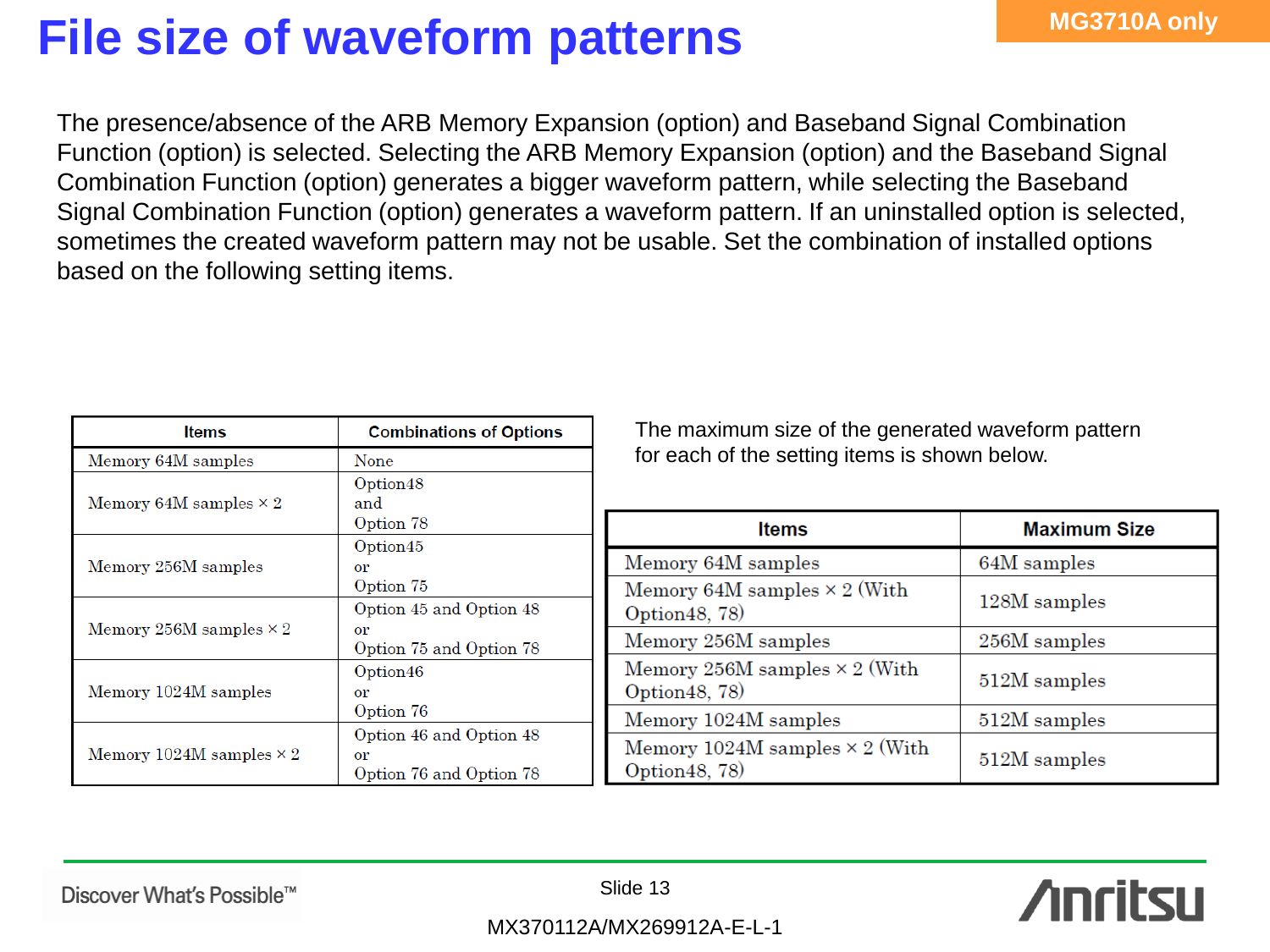# **File size of waveform patterns**

### **MS2830A:**

Select whether the ARB memory expansion option 256Msamples is installed.

Selecting With Option27 (Memory 256M samples) supports creation of larger waveform patterns. If the ARB memory expansion option is not installed, the generated waveform pattern may not be able to be used. Waveform patterns cannot be created with a size greater than 64M samples when Without Option27 (Memory 256M samples) is selected. Select either according to the presence of ARB memory expansion option.

| Model          | <b>Items</b>                              | <b>ARB Memory</b><br><b>Expansion</b> |
|----------------|-------------------------------------------|---------------------------------------|
|                | With Option27 (Memory 256M<br>samples)    | 1 GB                                  |
| <b>MS2830A</b> | Without Option27 (Memory<br>256M samples) | 256 MB                                |

### **MS269xA:**

ARB Memory Expansion (option) is not available for MS269xA. Only Memory 256M samples, 1 GB is available.